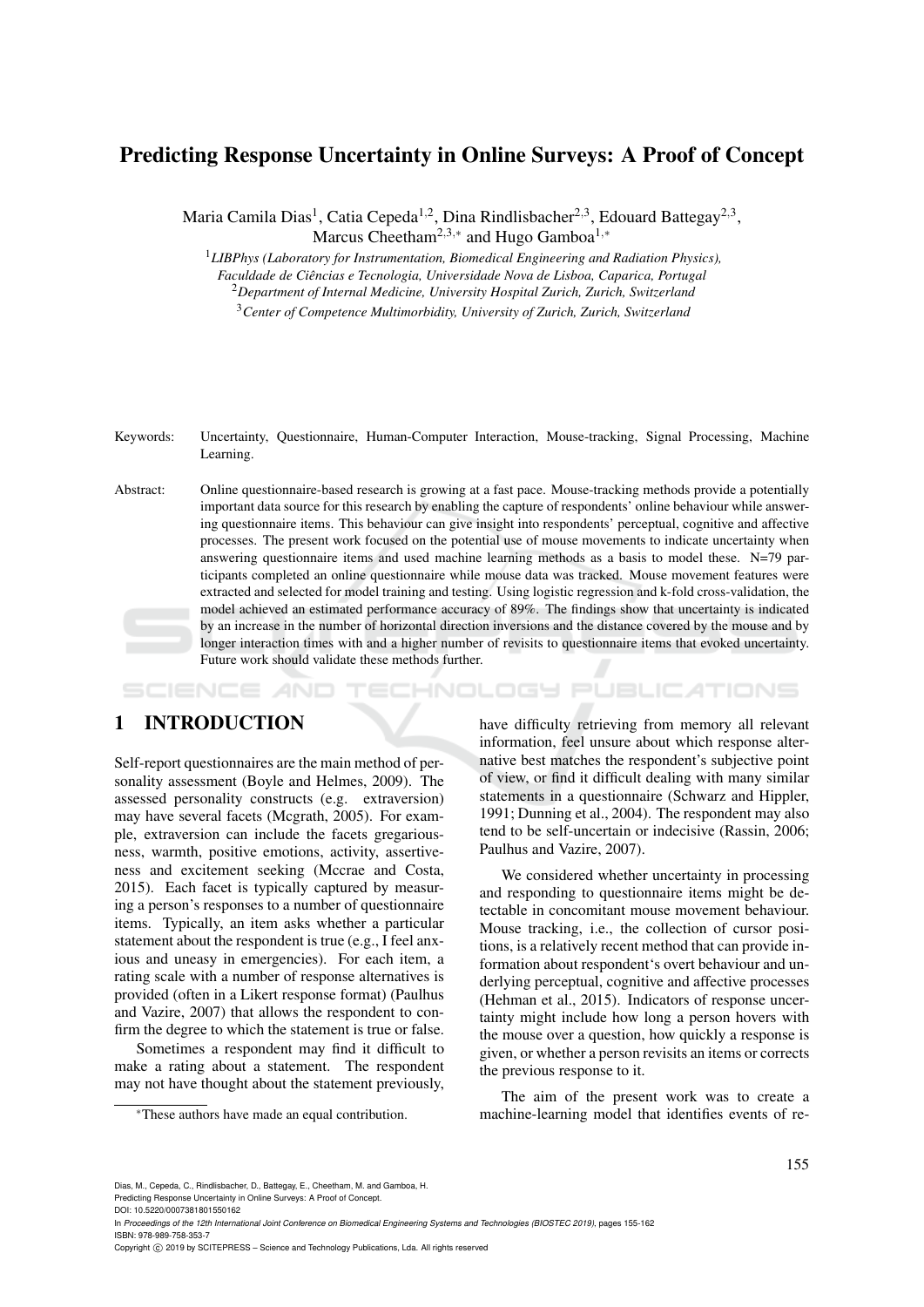sponse uncertainty. To do so, features of mouse movement behaviour were extracted while respondents processed and answered questionnaire items.

The developed model may be used to identify confusing items in a survey. Moreover, it may help physicians understand their main difficulties, since the practice of medicine is characterized by complex situations that arouse uncertainty, which has implications for the quality and costs of healthcare.

## 1.1 Related Work

Human-Computer Interaction (HCI) often reflects the users' mental processes. Accordingly, understanding human behaviour through the analysis of HCI has been an area of interest for many years. Mouse tracking is a powerful, cheap and easy to implement tool to assess HCI (Cepeda et al., 2018). Mouse tracking has been used for online survey research (Cepeda et al., 2018; Horwitz et al., 2016) and for examining response difficulty (Schneider et al., 2015; Zushi et al., 2012; Horwitz et al., 2016).

Schneider et al. (2015) investigated the effect of ambivalence (a concept similar in some ways to uncertainty) on mouse cursor trajectories by assessing response times and the maximum deviation from the idealized straight line trajectory toward the answer that was not chosen. The authors concluded that deviation was greater with greater ambivalence.

Zushi et al. (2012) tracked mouse movements during students' learning activities in order to help teachers understand their students' behaviours. It was shown that mouse trajectories are unstable (e.g. excessive number of horizontal direction inversions) when learners are hesitant. It was also reported that response times and number of horizontal direction inversions have a strong negative correlation with the ratio of correct answers. This suggests that response times and horizontal direction inversions may be predictive of uncertainty.

Conrad et al. (2007) also used response times to detect response difficulty. But response times do not specify the reason for the delay. Slower responses can have several causes, such as when multitasking and distracted by another task (Horwitz et al., 2016). Horwitz et al. (2016) used therefore mouse cursor trajectories to predict response difficulty, achieving a performance accuracy of between 74.28% and 79.11%. Significant predictors of uncertainty were horizontal directional inversions, hovering the mouse cursor over a question for more than 2s, and marking a response option for more than 2s.

## 2 METHODS

### 2.1 Participants and Procedure

 $N = 79$  volunteers (35 female) with ages ranging from 18 to 35 years old participated. The participants were recruited from the University of Zurich via flyers. All were healthy, native or fluent speakers of standard German, with normal or corrected-tonormal vision, without a medical history of neurological or psychiatric illnesses, and no use of medication or drugs. They received 20 Swiss Francs or the equivalent credit point for participation. Written informed consent was obtained before participation in accordance with the guidelines of the Declaration of Helsinki.

## 2.2 Data Acquisition

Participants were seated in a quiet room while completing an online questionnaire. The questionnaire responses and all mouse movement data were collected. The mouse data included the frame number, x and y cursor's position (in pixels), time, event type (0 during movement, 1 when pressing down the mouse button and 4 when the button is released), the question number if the mouse hovered over it, and the number of the response alternative if the mouse hovered over it.

ATIONS

## IGY PUBLIC 2.3 Technological Materials

The LimeSurvey web application was used to conduct the questionnaire. The Python packages NumPy (Bressert, 2012) and Pandas (McKinney, 2011) were used for all data processing and analyses, SciPy (Blanco-Silva, 2013) was used to extract features from the mouse tracking data and Scikit-learn (Pedregosa et al., 2011) for model training, testing and classification.

## 2.4 Data Pre-processing

To ensure a correct processing of data from the mouse file, a cleaning procedure was applied to omit data acquired with touch screen devices, to reorder the data by time, and to join different files from the same questionnaire of the same person.

## 2.5 Features Extraction

Several features related to uncertainty behaviour were computed for each item of the questionnaire. Based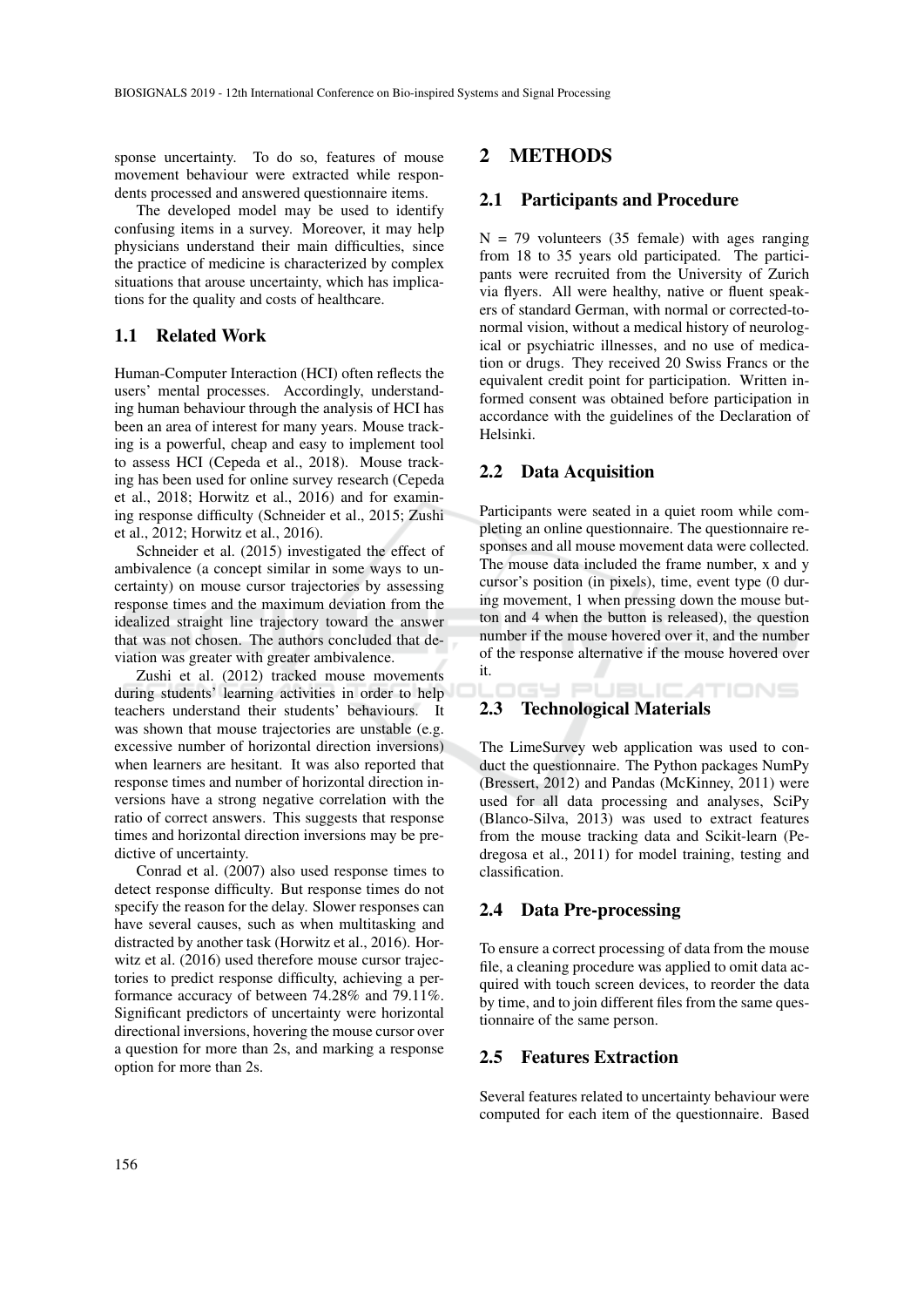on these features, a machine learning model was generated to detect items that evoked uncertainty. In this section, the temporal, spatial and contextual features are presented.

### 2.5.1 Temporal Features

Firstly, to access the temporal information, it was necessary to remove the time associated to abandon events. Sometimes, due to external factors (e.g. receiving an e-mail or answering a call), an individual may abandon the survey. Without correction, the questions where the abandons occur could be associated to uncertainty as a result of the time spent there. Therefore, the abandon events are identified - when the mouse cursor is not moving for more than 10 times the mean question time - and removed.

Short times in questions are also ignored. They can be caused by quick visits to the question above or below since the question height is small, or by scroll. These events occur when the time spent in a question is lower than 100 ms (Huang and White, 2012).

The temporal features are *accumulated time*, *time before click*, *pause before click*, *correction time*, *hover selected answer* and *velocity*.

The *accumulated time* is the total time in an item, i.e., the sum of all time intervals in a question, as expressed in equation 1, where ∆*tqi* represents, hence, a time interval spent in question *i*.

*Accumulated time* =  $\sum \Delta t_{qi}$  (1)

*Time before click* is the sum of all time intervals in a question until the first click, as shown in equation 2. For example, if a participant enters a question for the first time at  $t = 20s$ , stays in the item for 10s without clicking, abandon the question, comes back at  $t = 45s$ and clicks for the first time at  $t = 50s$ , the time before click is 15s.

$$
Time\ before\ click = \sum_{enter}^{1^{st}\ click} \Delta t_{qi} \tag{2}
$$

The *pause before click*, i.e., the time interval that an individual remains stopped before clicking an answer, was also computed, based on Zheng et al. (2011). If the participant clicks more than once in a certain question (to correct a previous answer), this value is averaged.

*Correction time* is the sum of all time intervals in a question from the first click to the last click (last correction), as it is indicated in equation 3. If there is not any correction, the result is zero.

$$
Correction time = \sum_{1^{st}click}^{lastclick} \Delta t_{qi}
$$
 (3)

*Hover selected answer* is the ratio between the sum of the time intervals spent hovering the selected answer of a certain question and the total hover time in that question. It was based on a feature extracted by Horwitz et al. (2016) and Cepeda et al. (2018). In this study, when an individual is in the response area, i.e., close to one of the possible answers, it is considered that he is hovering that answer. This feature is described in equation 4, where ∆*thover sel ans, qi* represents a time interval spent hovering the selected answer of question *i* and ∆*thover*,*qi* is a time interval spent hovering the answers of question *i*.

$$
However selected answer = \frac{\sum \Delta t_{hover\ sel\ ans\,\ qi}}{\sum \Delta t_{hover\,gi}} \tag{4}
$$

The mean *velocity* was also calculated. To compute this variable, in order to have equal temporal intervals proportional to the mean time variance, it was applied a cubic spline interpolation. Using this method, a series of unique cubic polynomials is adjusted between the data points, resulting in a smooth continuous curve (Hou and Andrews, 1978).

### 2.5.2 Spatial Features

Firstly, it was applied a cubic spline interpolation to smooth the spatial signal, producing intervals equal to the mean distance variance. Subsequently, the spatial features *distance*, *distance from answer* and *straightness* were computed.

The total *distance* is the sum of the distances travelled in every visit to a specific question.

The *distance from answer*, i.e., distance from the path inside a question to the selected answer, was also computed. This variable is illustrated in equation 5, where *xans* and *yans* are the *x* and *y* coordinates of the question's last click and *n* is the number of samples. For the construction of the model, it was calculated the mean *distance from answer*.

Distance from answer = 
$$
\sqrt{(x_i - x_{ans})^2 + (y_i - y_{ans})^2}
$$
,  
\n $i = 1,...,n-1$  (5)

*Straightness* is the ratio between the Euclidean distance from the moment of entering in a question until leaving it and the total distance travelled in that question (Gamboa and Fred, 2004). It is defined in equation 6. The mean *straightness* over all the visits to a specific question was used.

Strajphness = 
$$
\frac{\sqrt{(x_1 - x_n)^2 + (y_1 - y_n)^2}}{\sum_{i=1}^{n-1} \sqrt{\Delta x_i^2 + \Delta y_i^2}}
$$
 (6)

157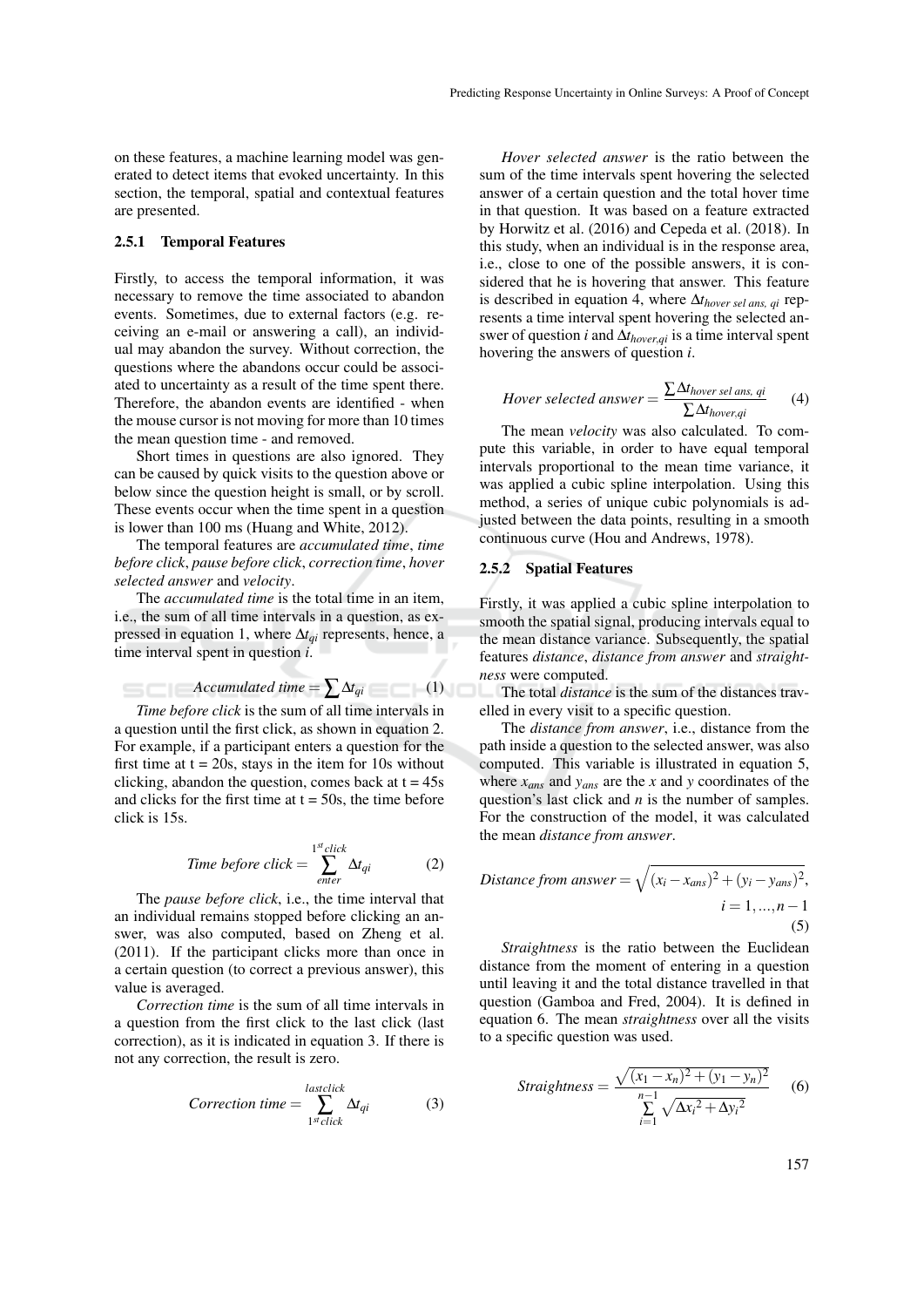| (ex, out they are only abstracted their as system.)                      |  |  |
|--------------------------------------------------------------------------|--|--|
| the sith with him at h matterly learned. Was action by straing character |  |  |
| as release and march Partial home.                                       |  |  |
|                                                                          |  |  |

Figure 1: An example of a revisit. The participant clicked on an item (red dot) and, subsequently, returned to a previous question without changing its answer.

Where

$$
\Delta x_i = x_{i+1} - x_i \qquad \Delta y_i = y_{i+1} - y_i \qquad i = 1, ..., n-1
$$
  
(7)

### 2.5.3 Contextual Features

The contextual features comprise the number of *interactions* with each question (i.e., the number of times in each question) as well as the number of *revisits*, which is the event of going back to a previous question without changing its answer. An instance of a revisit is illustrated in figure 1.

The number of corrections was also calculated. There are two types of corrections - *corrections within item* and *corrections between item*. The first occurs when an individual selects an answer, remains in the same question and changes the option, while the latter happens when a person selects an answer, moves forward to next questions and, after answering at least one more question, goes back and changes the previous answer. These corrections are displayed in figure 2.



Figure 2: Two corrections, a correction between (above) and a correction within (below) item.

The number of *<-turns*, i.e., horizontal direction changes (Zushi et al., 2012; Horwitz et al., 2016; Cepeda et al., 2018), was extracted by computing horizontal trajectory derivative changes from positive to negative values or vice-versa. This feature is exemplified in figure 3.



Figure 3: An example of a <-turn.

Lastly, the relative number of *hovered answers* was computed and it is illustrated in equation 8.

*Hovered answers* = *Number of hovered answers Total number of answers* (8)

### 2.5.4 Features Normalization

Distinct people express uncertainty differently. For example, maybe the time spent in a difficult question by a fast person is equal to the time spent in an easy question by a slower individual. Accordingly, the features were normalized for each person separately using the formula presented in equation 9, where *z<sup>i</sup>* represents the sample  $x_i$  after normalization,  $\bar{x}$  and  $\sigma$  are the mean and standard deviation of the samples, respectively. This normalization is known as z-score (Shalabi et al., 2006). Applying this transformation, the samples are reshaped so that its mean and standard deviation become 0 and 1, respectively (Tan et al., 2003).

$$
z_i = \frac{x_i - \bar{x}}{\sigma} \tag{9}
$$

Nonetheless, with all the features normalized, it is only possible to identify the most difficult questions for each individual. In the hypothetical case of uncertainty in all questions (or a great part of them), this would be a problem. Therefore, the original values of each feature were also used to construct the model. Taking this into account, 30 features were used - 15 normalized and 15 not normalized.

Subsequently, all the features from all the participants were concatenated and each feature was individually normalized in order to standardize the range of the variables for all the participants.

#### TIONS 2.6 Features Selection

There is a negative effect of using irrelevant features in machine learning systems. Some classifiers are not sensible enough to detect the influence of relevant features in the presence of many variables (Sperandei, 2014). Taking this into account, it is advantageous to precede learning with a feature selection stage (Witten and Frank, 2005).

Accordingly, the highly correlated features were eliminated (Witten and Frank, 2005), since the information they provide is almost the same. The Pearson correlation coefficient was accessed and, if two features had an absolute coefficient higher than 0.9, one of them was left out.

## 2.7 Model Training and Testing

In order to train and test the uncertainty model, several examples of items showing response uncertainty and certainty were needed. These examples comprise a combination of features and a respective outcome (certainty or uncertainty). However, it was not known which items evoked, or not, uncertainty. To solve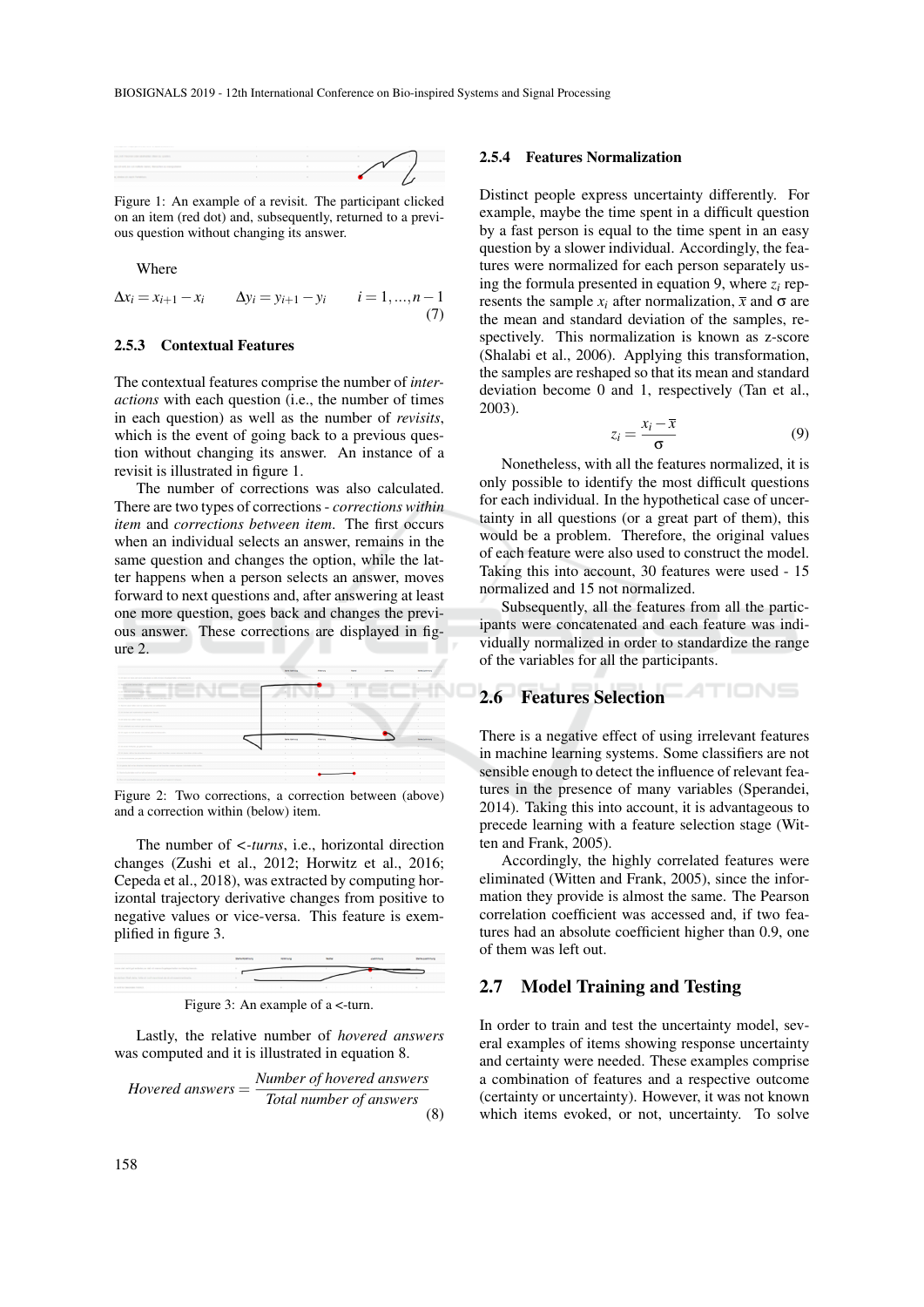



Figure 5: Question associated to certainty.

this problem, mouse movement videos of 6 individuals answering a 60 item questionnaire (360 questions in total) were observed and rated by three raters in terms of uncertainty or certainty. The final examples of items for training and testing were selected only if rated as uncertainty or certainty by at least 2 of the raters. In the end, 51 items were rated as uncertainty and 124 as certainty.

Figure 4 shows one of the items selected as an instance of uncertainty. The participant enters the question and immediately selects option 3. Afterwards, the individual moves the mouse cursor towards option 4, but reverses this trajectory until reaching option 1. Subsequently, the direction is inverted and the final answer is option 2. On the contrary, figure 5 shows an example of certainty, where the mouse moves straight from the answer of a question to the next one.

*10-fold cross validation* was applied for model training and testing. In this procedure, the data is divided in ten approximately equal partitions, where one partition is used for testing and the other nine for training. This process is repeated ten times. In each iteration, the datasets change and, accordingly, every partition is used for both training and testing, and exactly once for testing. Finally, the ten estimated accuracies are averaged to obtain the overall accuracy.

## 2.8 Classification

The applied classification method was *Logistic Regression*, due to its effectiveness when the outcome variable is dichotomous (in this case, the outcome could be certainty or uncertainty). In this technique, the probability of occurrence of an event is estimated by fitting the data to a logistic curve. Accordingly, non-linear relationships between the input features and the outcome variable can be handled (Park, 2013).

The fundamental mathematical concept underlying *Logistic Regression* is the logit. The logit is the natural logarithm of odds ratio, which is the ratio between the probability of occurrence of an event (in this case, uncertainty) and the probability of nonoccurrence of the same event. The logistic model has the form presented in equations 10 and 11, where *p* represents the probability of an event, β*<sup>i</sup>* illustrates the regression coefficients and  $x_i$  are the input features (Sperandei, 2014).

$$
log(\frac{p}{1-p}) = \beta_0 + \beta_1 x_1 + \beta_2 x_2 + \dots + \beta_n x_n \quad (10)
$$

Solving for *p*,

$$
p = \frac{1}{1 + e^{-(\beta_0 + \dots + \beta_n x_n)}}
$$
(11)

When  $p \ge 0.5$  it is predicted  $Y = 1$  (uncertainty), otherwise,  $Y = 0$ , where *Y* is the outcome variable (Shalizi, 2018). From equation 11, it is possible to verify that a positive β*<sup>i</sup>* increases (and a negative β*<sup>i</sup>* decreases) the probability of  $Y = 1$ .

## 2.9 Model Evaluation

In binary classification, data is constituted by two opposite classes, positives and negatives. Accordingly, the possible outcomes comprise True Positives (TP), True Negatives (TN), False Positives (FP) and False Negatives (FN). In this study, the positives are the questions linked to uncertainty. Δ TIONS

The true positive rate, or *sensitivity*, and the true negative rate, or *specificity*, were computed (Witten and Frank, 2005). In this case, the *sensitivity* represents the probability of a question that evokes uncertainty being classified as an instance of uncertainty, and it is described in equation 12. *Specificity*, on the other hand, provides the probability of a question associated to certainty being correctly classified and it is illustrated by equation 13.

$$
Sensitivity = \frac{TP}{TP + FN}
$$
 (12)

$$
Specificity = \frac{TN}{TN + FP}
$$
 (13)

To estimate the performance of the model, accuracy was accessed. Accuracy is the ratio between the correct classifications and all the classifications (Witten and Frank, 2005), as it is shown in equation 14.

$$
Accuracy = \frac{TP + TN}{TP + TN + FP + FN}
$$
 (14)

159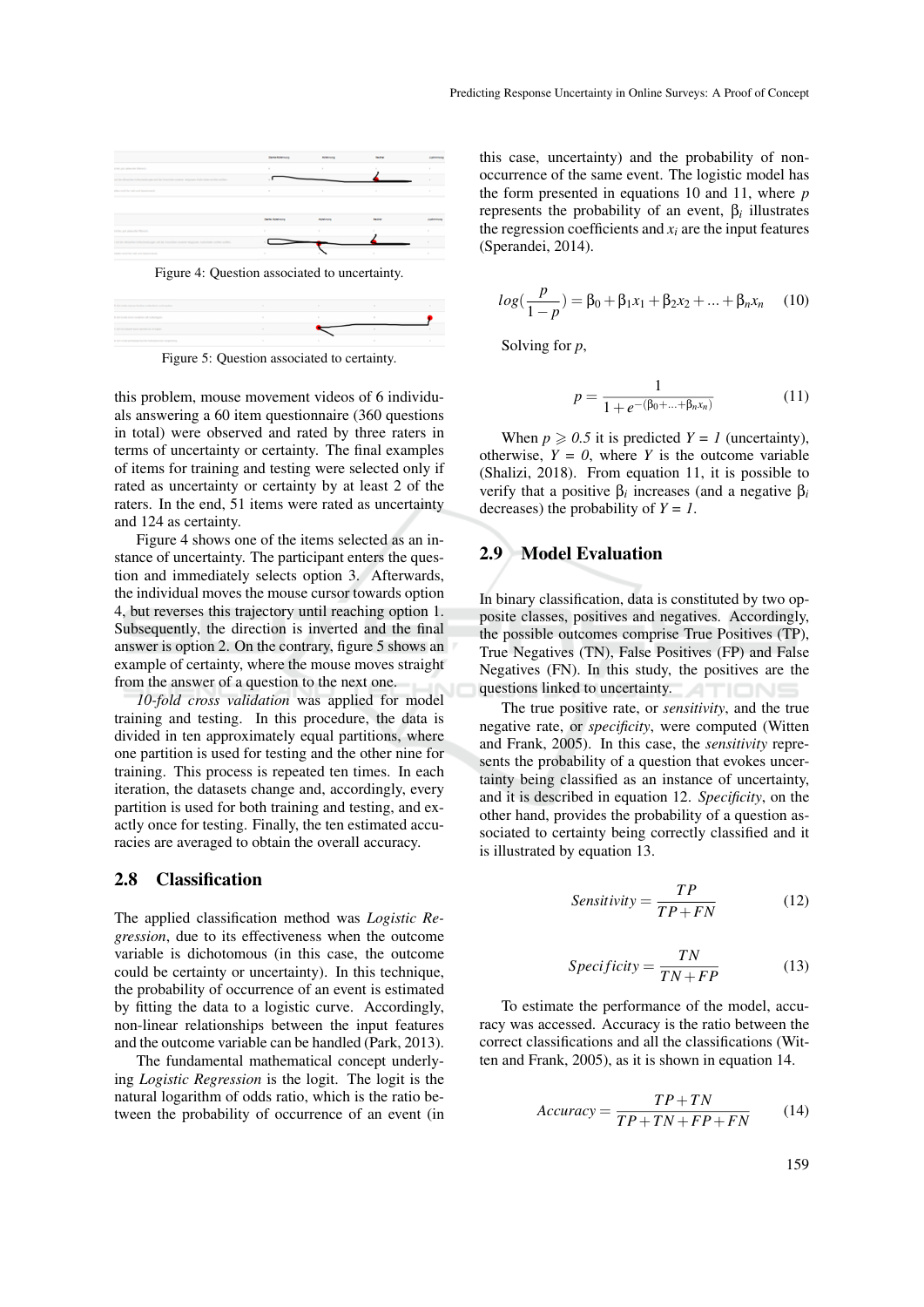## 3 RESULTS

## 3.1 Features Selection and Importance

The highly correlated features were removed, as it was explained in section 2.6. The features eliminated with this criterion were *time before click*, *hover selected answer*, *straightness normalized*, *revisits*, *revisits normalized* and *hovered answers normalized*. Therefore, the number of final features was 24.

Some features have more importance than others in the classification process. From equation 11, it is possible to infer that features with higher regression coefficients are more relevant to the classification. Table 1 shows the regression coefficients of the ten most relevant features ordered from the highest to the lowest absolute value.

|           | Table 1: Regression coefficients of the ten most relevant |  |  |  |
|-----------|-----------------------------------------------------------|--|--|--|
| features. |                                                           |  |  |  |

| Feature                                        | <b>Regression</b><br>coefficient |  |  |  |
|------------------------------------------------|----------------------------------|--|--|--|
| <-Turns                                        | 1.47                             |  |  |  |
| Distance normalized $(px)$                     | 1.23                             |  |  |  |
| Distance (px)                                  | 1.19                             |  |  |  |
| <b>Distance from answer</b><br>normalized (px) | $-0.93$                          |  |  |  |
| <b>Interactions</b>                            | 0.65                             |  |  |  |
| <b>Accumulated time</b> (s)                    | 0.61                             |  |  |  |
| <b>Straightness</b>                            | $-0.49$                          |  |  |  |
| <b>Pause before click</b> (s)                  | 0.31                             |  |  |  |
| <b>Corrections between item</b>                | $-0.31$                          |  |  |  |
| Distance from answer $(px)$                    | $-0.29$                          |  |  |  |

## 3.2 Model Evaluation

The model evaluation measures - *sensitivity*, *specificity* and *accuracy* - are presented in table 2.

Table 2: Model performance evaluation measures.

| <b>Sensitivity</b> | <b>Specificity</b> | Accuracy        |
|--------------------|--------------------|-----------------|
| $0.78 \pm 0.17$    | $0.94 \pm 0.08$    | $0.89 \pm 0.08$ |

## 3.3 Uncertainty Results

Following the application of the model to all participants' questions, the percentage of questions associated to uncertainty was computed. Figure 6 shows the contrast of the mouse movements between the individuals with the minimum and maximum percentages of questions that evoked uncertainty.

# 4 DISCUSSION

Table 1 shows the most important features for the construction of the model. The number of *<-turns* is the most relevant feature and, with a positive regression coefficient, it increases the probability of detecting an uncertainty event. Individuals thus tend to change the horizontal direction more frequently during a moment of uncertainty, probably due to hesitation between consecutive alternatives. This is in line with Zushi et al. (2012).

The *distance* travelled has a strong positive impact on the outcome, suggesting that respondents move the mouse from a possible answer to another while deciding which one to select. *Distance from answer* affected the result negatively, meaning that, although individuals travel longer distances during moments of uncertainty, they tend to maintain the mouse cursor closer to the selected alternative.

Analysing the regression coefficient of *interactions*, it can be concluded that people visit items that arouse uncertainty more often. In these items, individuals take longer to answer (*accumulated time* has a positive and significant regression coefficient) and deviate more from the straight line trajectory between successive answers (*straightness* is associated to a negative coefficient).

It is surprising that the number of corrections influence negatively the result. This means that, when the number of corrections increases, the probability of identifying an uncertainty event decreases.

Regarding the model evaluation, the *sensitivity* obtained was 0.78, which means that the instances of uncertainty were correctly classified in 78% of the times. The *specificity* was 0.94 (i.e. the probability of a certainty event being correctly predicted is 94%). The classification of certainty versus uncertainty was correct in 89% of the cases. The estimated performance of the model was therefore better than that of Horwitz et al. (2016). This improvement might relate to the choice of features used to indicate uncertainty.

Following the construction of the model, the percentage of instances that evoked uncertainty was accessed. As already mentioned, figure 6 illustrates the mouse movements from the person with minimum percentage and from the participant with the maximum percentage, and the behaviours are clearly different, where the distance travelled is much higher in the latter.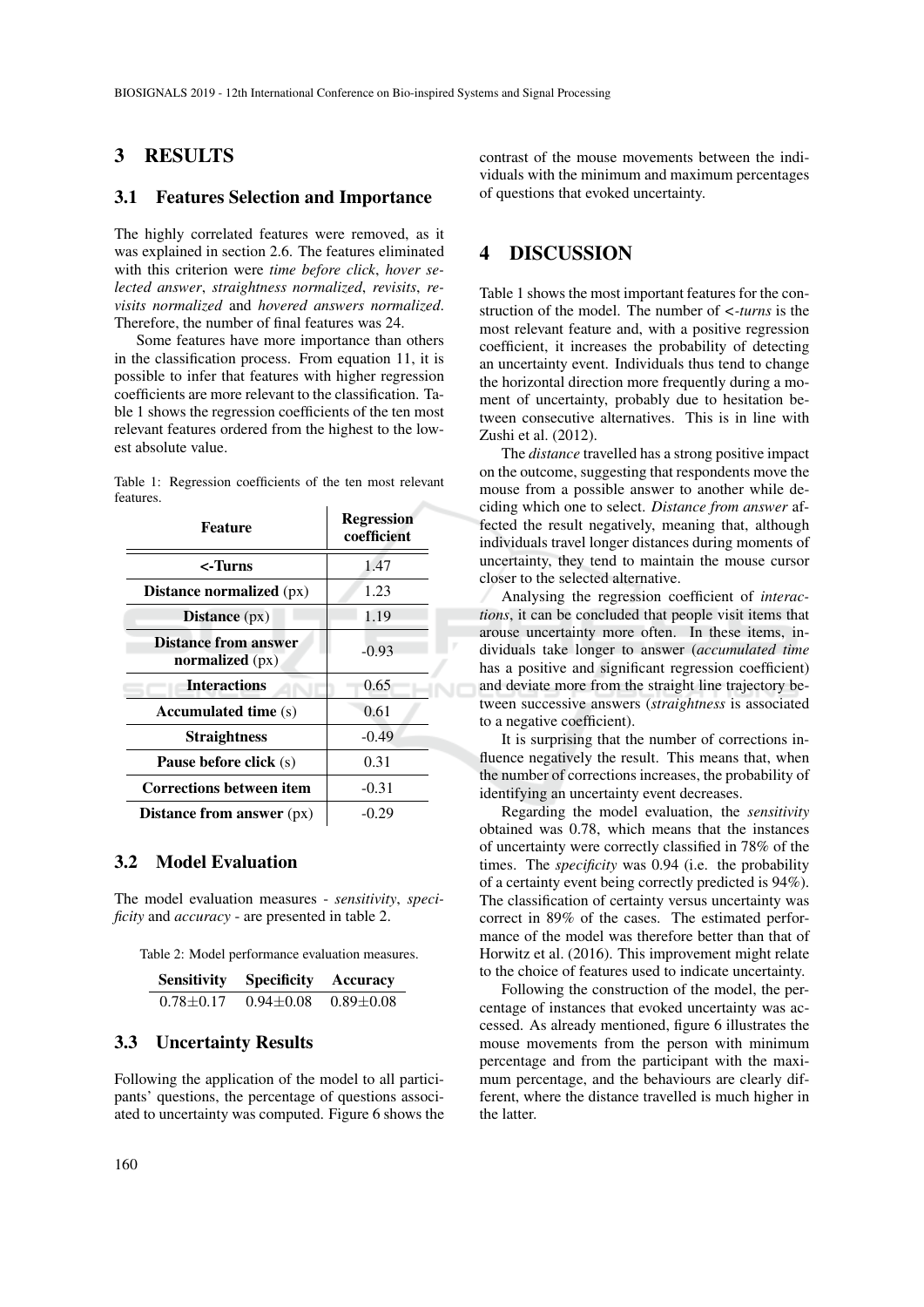

Figure 6: Mouse movements of a questionnaire from the person with a) the minimum and b) the maximum percentage of uncertainty items.

# 5 CONCLUSIONS

This study aimed to assess respondent's mouse cursor movements in terms of uncertainty while processing and answering items of an online questionnaire. The estimated performance accuracy of the created model for uncertainty detection was 89%.

As a proof of concept, the uncertain events were defined by subjective evaluation of independent raters. As a next step, the actual participants should provide feedback as to their own experience of uncertain events. Future work could validate this method further in other contexts, such as during an online career assessment task or to identify moments of uncertainty as a basis for providing real-time online help for difficult items or questions.

# **REFERENCES**

- Blanco-Silva, F. J. (2013). *Learning SciPy for Numerical and Scientific Computing*. Birmingham.
- Boyle, G. J. and Helmes, E. (2009). Methods of personality assessment. *Humanities & Social Sciences papers*, (327).
- Bressert, E. (2012). *SciPy and NumPy*. O'ReillyMedia, first edition.
- Cepeda, C., Rodrigues, J., Dias, M. C., Oliveira, D., Rindlisbacher, D., Cheetham, M., and Gamboa, H. (2018). Mouse tracking measures and movement patterns with application for online surveys. *Cross Domain Conference for Machine Learning and Knowledge Extraction (CD-MAKE 2018)*, 11015:28–42.
- Conrad, F. G., Schober, M. F., and Coiner, T. (2007). Bringing Features of Human Dialogue to Web Surveys. *Applied Cognitive Psychology*, 21:165–187.
- Dunning, D., Heath, C., and Suls, J. M. (2004). Flawed Self-Assessment: Implications for Health, Education, and the Workplace. *Psychological Science in the Public Interest*, 5(3):69–106.
- Gamboa, H. and Fred, A. (2004). A behavioral biometric system based on human computer interaction. *Proceedings of SPIE - The International Society for Optical Engineering*, 5404:381–392.
- Hehman, E., Stolier, R. M., and Freeman, J. B. (2015). Advanced mouse-tracking analytic techniques for enhancing psychological science. *Group Processes and Intergroup Relations*, 18(3):384–401.
- Horwitz, R., Kreuter, F., and Conrad, F. (2016). Using Mouse Movements to Predict Web Survey Response Difficulty. *Social Science Computer Review*, 35(3).
- Hou, H. S. and Andrews, H. C. (1978). Cubic Splines for Image Interpolation and Digital Filtering. *IEEE Transactions on Acoustics, Speech, and Signal Processing*, 26(6):508–517.
- Huang, J. and White, R. (2012). User See, User Point: Gaze and Cursor Alignment in Web Search. In *Proceedings of the SIGCHI Conference on Human Factors in Computing Systems (CHI 2012)*, pages 1341–1350.
- Mccrae, R. R. and Costa, P. T. (2015). Rotation to Maximize the Construct Validity of Factors in the NEO Personality Inventory. *Multivariate Behavioral Research*, 24(1):107–124.
- Mcgrath, B. (2005). Hepatoprotective and antioxidant activity of methanolic extract of vetiveria zizanioides roots against paracetamol-induced liver damage in rats. *Journal of Personality Assessment*, 85(2):112– 124.